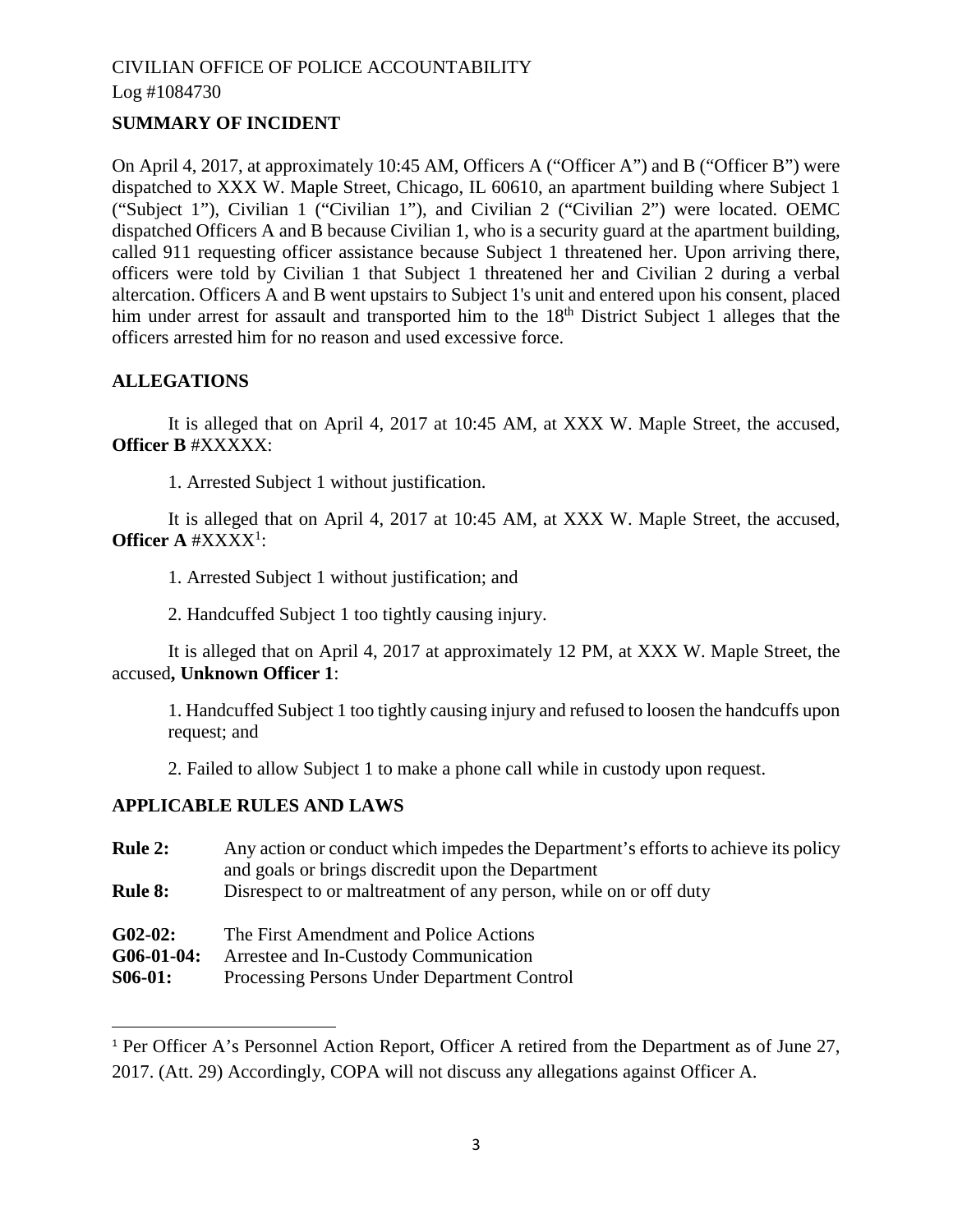#### **The Fourth Amendment of the United States Constitution**

## **INVESTIGATION**

In **Subject 1's audio statement** to IPRA conducted on April 21, 2017, Subject 1 stated that when he entered his apartment building, the security desk personnel called him an "asshole" to which Subject 1 responded with similar profanity. The exchange of profanity escalated into a verbal altercation. CPD officers were called to the building, and consequently, Subject 1 was arrested. Subject 1 indicated that he did not resist. While Subject 1 was led to the police vehicle, Subject 1 stated that he told the officers that the handcuffs were tight, but the officer did not loosen the handcuffs. Subject 1 stated that he did not recall the officer's response.

While at the 18<sup>th</sup> District lockup, Subject 1 stated that an African American officer "yanked" off his handcuffs. Subject 1 did not recall what time his handcuffs were initially removed when he arrived at the lockup. Later, the same African American officer handcuffed Subject 1 to a bench. This time Subject 1 stated to another officer that the handcuffs were too tight and asked the officer to loosen or take off the handcuffs. When the officer took the handcuffs off, Subject 1 stated that the handcuffs scraped Subject 1's right hand causing his hand to bleed. Subject 1 described this officer as Hispanic. Furthermore, Subject 1 stated he was handcuffed too tightly to a second bench by a Hispanic officer. Subject 1 stated that he told this officer that the handcuffs were too tight, but the officer refused to loosen the handcuffs.

In addition, Subject 1 specified that he continuously requested to make a phone call, however, he was denied. Subject 1 knocked on the holding room door, but his request was denied. Subject 1 stated he was in custody from 10:45 am until 7 pm. The next day, Subject 1 went to Northwestern Memorial Hospital. Subject 1 stated his right hand had abrasions and was swollen. Subject 1 did not have any other injuries. (Atts. 15-16)

In **Civilian 1's audio statement** to IPRA conducted on August 11, 2017, Civilian 1 stated while she was at her security desk talking to Civilian 2, Subject 1 entered the building. Subject 1 stood in front of the desk, and started "hollering" at Civilian 1 and Civilian 2. Civilian 1 and Civilian 2 did not respond, so Subject 1 yelled louder. Civilian 1 asked Subject 1 to remove himself from in front of Civilian 1's desk. Subject 1 moved to the area adjacent to the security desk/entrance area. Civilian 1 stated that Subject 1 began directing profanities and threatening Civilian 1 and Civilian 2. Subject 1 continued to threaten and direct profanity towards Civilian 2. Accordingly, Civilian 2 spoke with the property manager, Civilian 3. Civilian 3 requested Subject 1 to either exit the building or go into his unit. Civilian 1 stated that Subject 1 responded to Civilian 3 with "shove it where the sun don't shine" and refused to leave the area. Immediately, Civilian 3 told Civilian 1 to call the police. Civilian 1 complied.

During the 911 call, Civilian 1 related that there was a disturbed resident, by the name of Subject 1, who was swearing and threatening Civilian 1. Civilian 1 stated that Subject 1 continued to direct profanities and threaten Civilian 1 and Civilian 2. After calling 911, Civilian 1 stated that Subject 1 "jumped in" Civilian 2's face prior to entering the elevator. Civilian 1 described Subject 1 as intoxicated because Civilian 1 smelled alcohol on Subject 1 and Subject 1 slurred his words.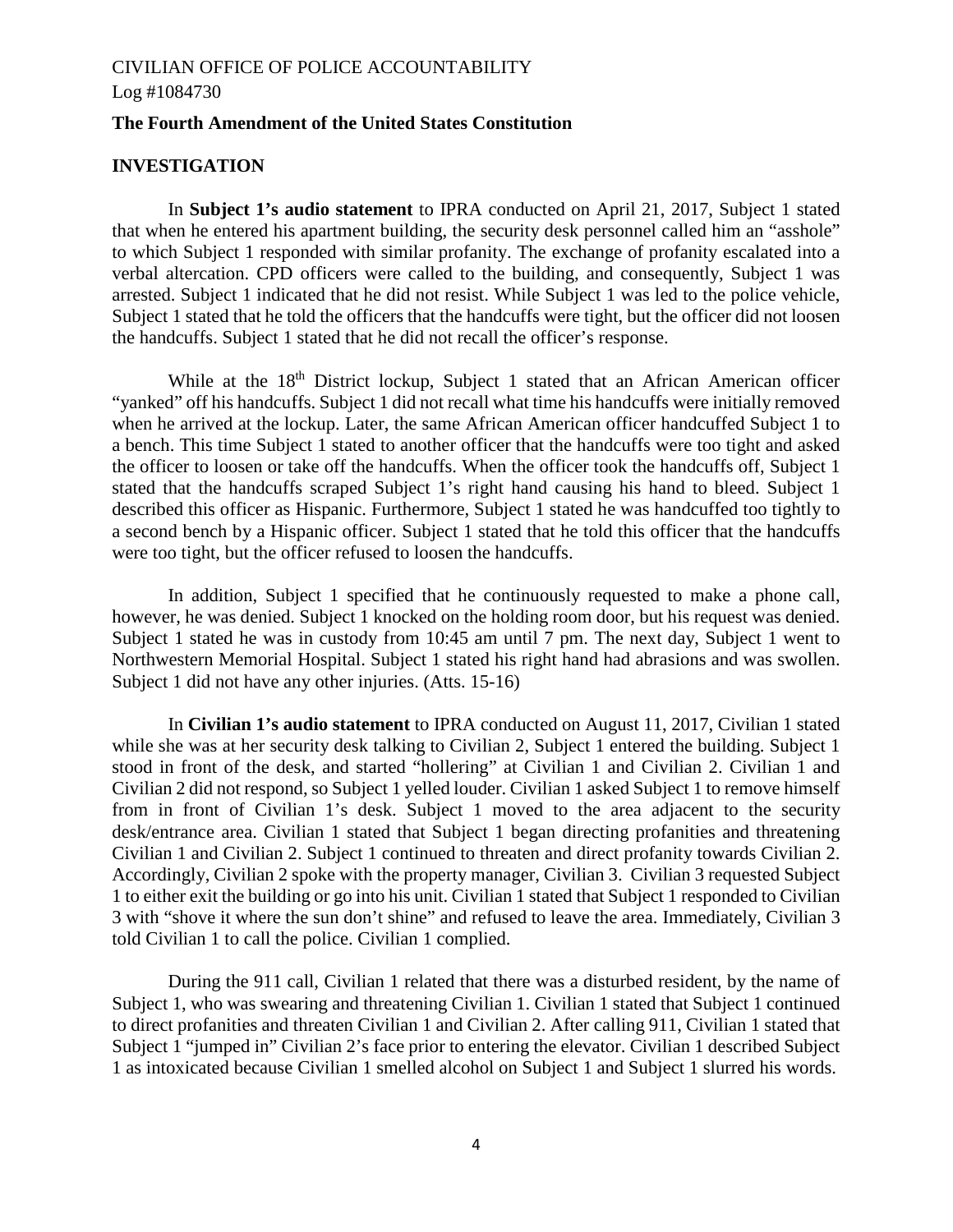### Log #1084730

Civilian 1 explained that Officer B and A arrived at the building. Both officers, Civilian 1, and a building employee, Civilian 4, went upstairs to Subject 1's unit. Civilian 1 indicated that she was standing outside Subject 1's unit about two units away. Civilian 1 related that when the officers knocked on Subject 1's door, Subject 1 responded with "get the fuck away from my door…you think I'm stupid." She also stated that Subject 1 swung at Officer B. Subsequently, the officers arrested Subject 1. Civilian 1 stated that the officers did not enter Subject 1's unit. Civilian 1 stated as the officers escorted Subject 1 downstairs to exit the building and as Civilian 2 was standing to the left of the security desk, Subject 1 "attempted to lunge" at Civilian 2 and Officer B pulled Subject 1 back.

Civilian 1 further stated that after the officers placed Subject 1 into the police vehicle, Officer B reentered the building to ask whether Civilian 1 and Civilian 2 wanted to file a report. Civilian 1 stated that she and Civilian 2 provided their information to Officer B, as well as, told Officer B that Subject 1 threatened Civilian 1 and Civilian 2. In addition, Civilian 1 stated that when Officer A reentered the building, Officer A provided Civilian 1 with a police report titled "Victim Information Notice." Lastly, Civilian 1 stated that surveillance retention period is about one (1) week. Any recording from April 4, 2017 has been erased. (Atts. 45-46)

In order to schedule a statement, IPRA contacted witness **Civilian 2** numerous times; however, the attempts were met with negative results. (Att. 58)

In **Detention Aide Detention Aide 1's ("DA 1") audio statement** to IPRA conducted on August 10, 2017, DA 1 stated he was off-duty at the time the officers transported Subject 1 to the 18<sup>th</sup> District. On April 4, 2017, DA 1 worked from 9:30 PM to 5 AM. Although Subject 1's arrest report indicates DA 1 as one of the lockup keepers on April 4, 2017 at 5:41 PM, DA 1 stated that he may have been logged onto the system. DA 1 discussed that he logged onto the computer as the lockup keeper during his watch, but he did not log off at the end of his watch. Therefore, his information remained on the computer until he or another logged DA 1 off. DA 1 did not log off, thus, his information stayed on the computer, and Subject 1's arrest report generated DA 1 as one of the lockup keepers. (Att. 37)

In **Detention Aide Detention Aide 2's ("DA 2") audio statement** to IPRA conducted on August 24, 2017, DA 2 stated that on the date of the incident he was off-duty on medical. IPRA confirmed that DA 2 was off-duty on April 4, 2017 according to the Attendance and Assignment Record. (Atts. 18, 49, 50)

In **Detention Aide 3's ("DA 3") audio statement** to IPRA conducted on August 24, 2017, DA 3 did not recall anything about April 4, 2017. IPRA provided identifying information regarding the incident; however, DA 3 did not recall anything related to Subject 1. (Att. 51)

In **Detention Aide 4's ("DA 4") audio statement** to IPRA conducted on August 30, 2017, DA 4 did not recall anything about April 4, 2017. After reading the arrest report containing his name and reviewing Subject 1's photograph, DA 4 did not recall Subject 1 arriving or staying at the district. DA 4 did not recall with whom he worked on the date in question. In addition, DA 4 stated that a subject's handcuffs are taken off once the subject arrives at the district. Unless the subject is "uncooperative or combative," the handcuffs remain off. Even if the subject is "talking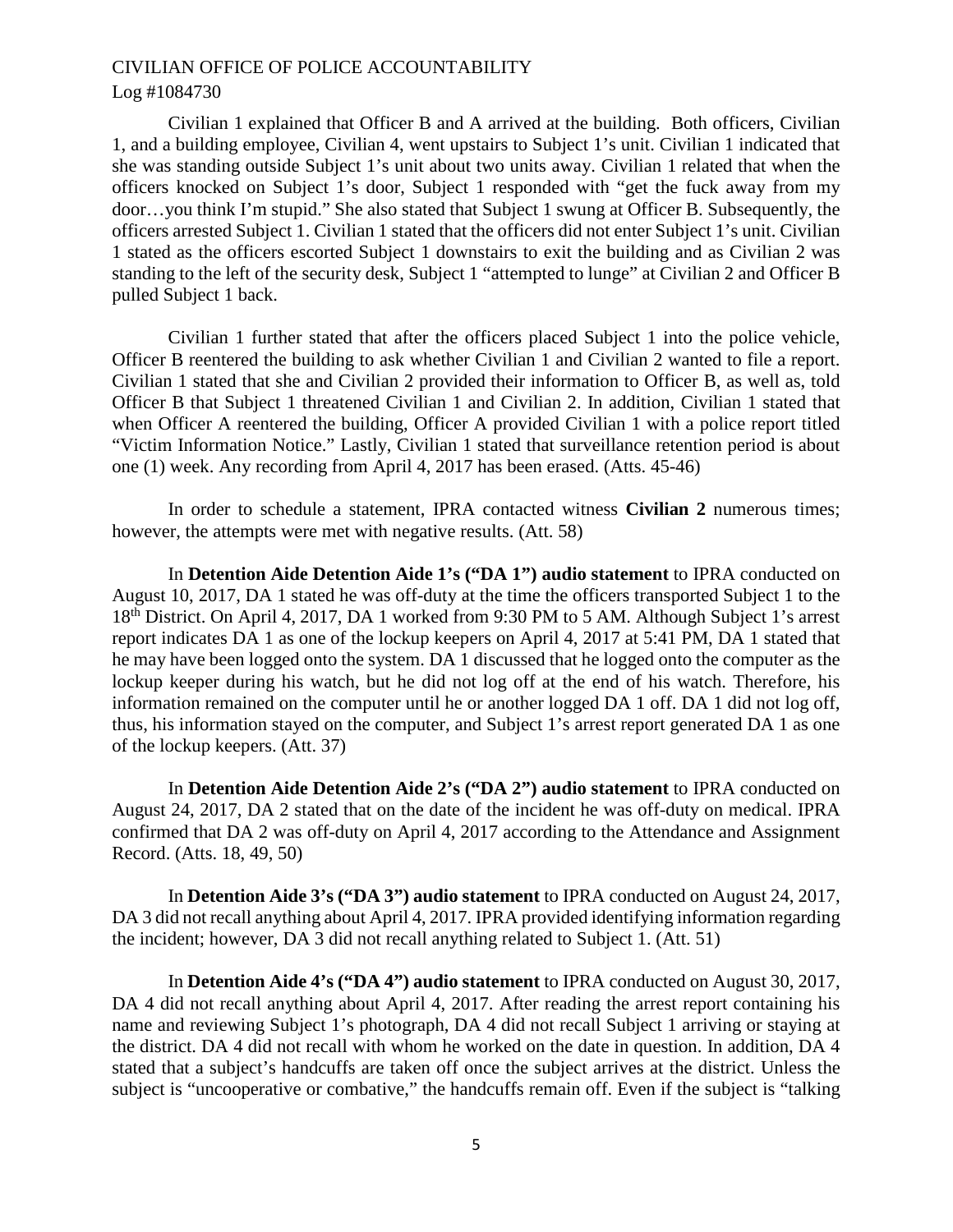#### Log #1084730

back", belligerent, or intoxicated, the handcuffs remain off. DA 4 stated if the subject is "fighting," then the detention aide handcuffs the subject. Moreover, DA 4 stated there is no reason to deny a subject a request to make a phone call. DA 4 stated he does not recall anything about April 4, 2017 because he interacts with many individuals on a daily basis. (Att. 57)

**Officer B's ("Officer B") audio statement** to IPRA was conducted on August 28, 2017. Prior to the statement, Officer B and his counsel viewed his BWC footage. Officer B stated that OEMC dispatched Officer B to assist Officer A at the incident location. OEMC communicated that an assault was in progress and it was a priority. Once arriving at the location, Officer B spoke to Civilian 1, Civilian 2, and an additional female civilian. Officer B stated that Civilian 1, Civilian 2, and the female civilian informed Officer B that Subject 1 assaulted them. Civilian 1, Civilian 2, and the female civilian also informed Officer B that they were in fear of receiving a battery. Officer B stated that he went upstairs to Subject 1's unit with Officer A. Upon Subject 1's consent, the officers entered the unit. Officer B smelled alcohol on Subject 1 and observed Subject 1's movements. Based on these factors and experience with intoxicated individuals, Officer B concluded that Subject 1 was intoxicated. Officer B believed that Subject 1 committed an assault.

Officer B stated that once the officers entered Subject 1's unit, Officer A told Subject 1 that someone called informing them that Subject 1 committed an assault. Officer A handcuffed Subject 1 and the officers conducted a pat down. Even though the officers told Subject 1 the reason of Subject 1's arrest, Officer B stated that Subject 1 did not understand due to Subject 1's intoxicated state. During this time, Subject 1 did not complain or request anything. After Officer A placed Subject 1 into Officer A's vehicle, Officer B went back inside the building to have Civilian 1 sign the complaint. Officer B asked Civilian 1 and Civilian 2 what occurred. Civilian 1 and Civilian 2 stated they were in fear of receiving a battery and that Subject 1 threatened Civilian 1 and Civilian 2.

Once Officer B arrived at the district, he searched Subject 1 once again and completed paper work for a misdemeanor arrest. Officer B stated that Subject 1 said he was falsely arrested. Officer B described Subject 1 as upset. Subject 1 asked many questions to which Officer B answered as many as he could. Specifically, Officer B answered that Subject 1 would be given a court date and it would be resolved in court. Officer B does not recall whether he spoke to any detention aides or lockup keepers. Officer B stated if he did not document any injuries related to Subject 1 in his reports, then he did not see any injuries on Subject 1. Officer B stated that he did not attend Subject 1's court date because Officer B was not the complainant or victim. Lastly, Officer B does not recall whether Subject 1 complained about the handcuffs being too tight. (Att. 56)

**Subject 1's arrest report, CB# XXXXXXXX,** indicates that he was charged with aggravated assault of a peace officer/volunteer under Section 720 ILCS 5/12-2(b)(4) of the Illinois Criminal Code. The arrest report lists Civilian 1 as the victim. Civilian 1 works as a security guard at Subject 1's apartment building. The narrative discussed that Subject 1 was arrested on signed complaints for assault after Civilian 1 related that Subject 1 threatened Civilian 1. Civilian 1 was in fear of receiving a battery. (Att. 10)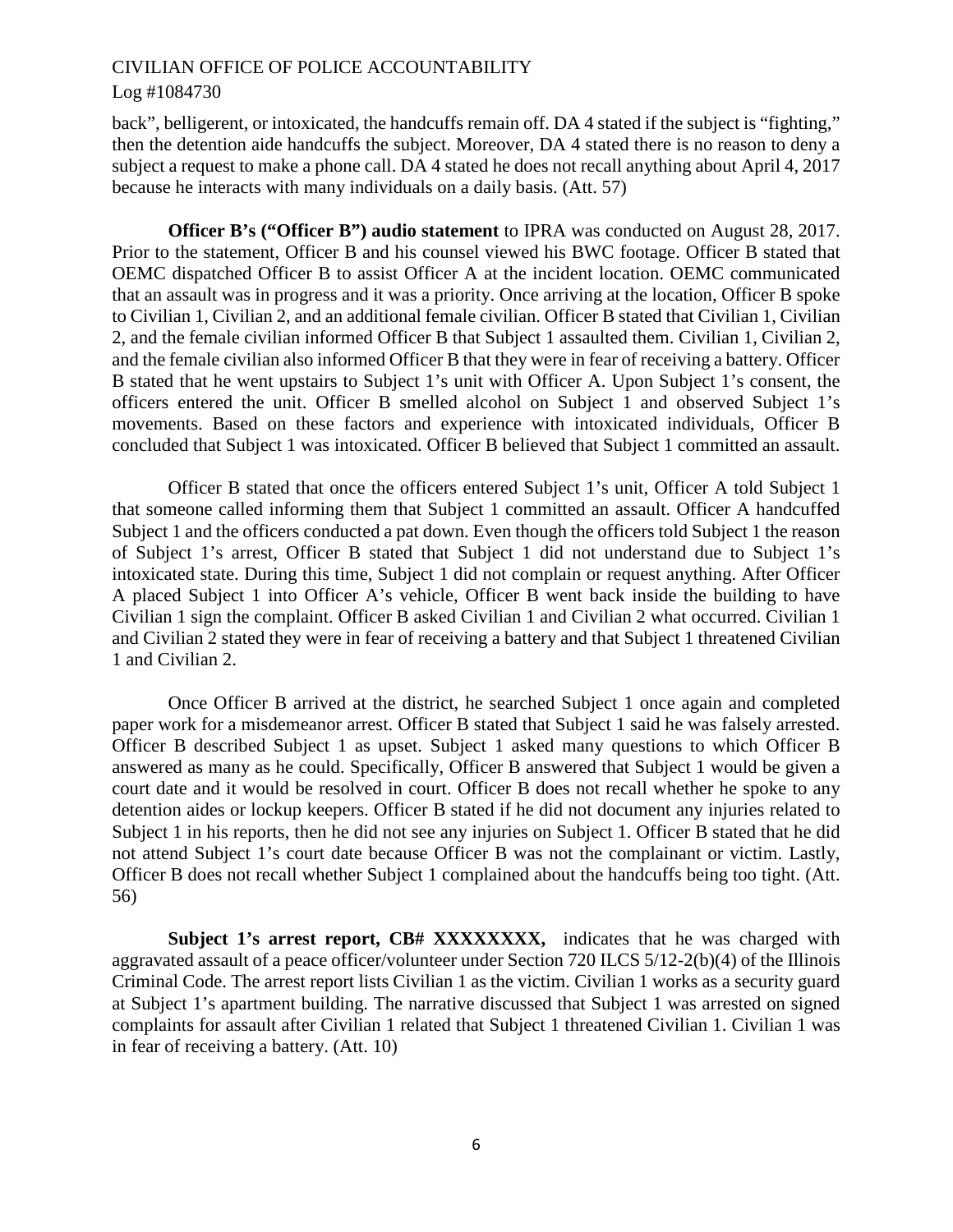#### Log #1084730

The **Original Case Incident Report, RD# XXXXXXXX,** and **Case Supplementary Report** list Civilian 1 as a victim, Civilian 2 as a witness, and Subject 1 as a suspect/offender. (Atts. 11-12)

The **OEMC Event Query** reports that Civilian 1 called for officer assistance around 10:30 AM. The remarks section notes "60yro m/b hat brown jckt grn jeans intoxicated threatening people in lobby no weapon seen nfi [sic]." (Att. 24)

On May 3, 2017, IPRA requested **911 calls** related to RD# XXXXXXXX. The first **911 call** relative to this incident was received at 10:32 AM from Civilian 1 stating that Subject 1 was belligerent and intoxicated. The second **911 call** was received at 10:33 AM from Subject 1 stating he was having a problem with the building management. Subject 1 requested an officer to the building. The third **911 call** was received 10:41 AM from Subject 1 stating that Civilian 1 and Civilian 2 were giving Subject 1 a "hard time," and he requested "a police officer right now." The fourth **911 call** was received at 10:49 AM from Subject 1 requesting "an officer right away." The final **911 call** was received at 10:50 AM. However, the audio heard was ringing and then Subject 1's voicemail greeting. (Att. 22)

**Officer A's Body-Worn Camera** ("BWC") depicts Officers A and B conversing with individuals in front of the security officer's desk. They are discussing Subject 1's behavior and their interaction with Subject 1. At some point, the officers can be seen entering Subject 1's unit. Officer A handcuffs Subject 1 and escorts Subject 1 to Officer A's vehicle. The BWC displays Subject 1 making noises as he sits into Officer A's vehicle. Officer A enters the apartment building again, and discusses Subject 1's court date with Civilian 1 and Civilian 2. Later, Subject 1 is heard stating that the handcuffs are "very tight." Officer A responds that they are less than five minutes away from the district. While Subject 1 is in the holding area at the  $18<sup>th</sup>$  District, Officer A takes off Subject 1's handcuffs. The BWC shows Subject 1 talking to Officer A with his arms waving in the air. He is also seen throwing his shoes on the floor. (Att. 19)

**Officer B's BWC** depicts Officers B and A entering the apartment building. It shows the officers discussing the altercation with Civilian 1, Civilian 2, and Subject 1. Civilian 1 states that Subject 1 threatened her and Civilian 2 while Subject 1 was intoxicated. Other individuals standing near the security desk can be heard stating that Subject 1 attempted to "hit" Civilian 2. The officers are seen entering Subject 1's unit. Subject 1 stated he drank alcohol and Civilian 1 directed profanities towards him. The BWC shows Officer A performing a pat down on Subject 1 and handcuffing Subject 1. At this time, Officer B is heard stating, "do not stiffen up the arm" to Subject 1. The officers escort Subject 1 downstairs. As they were talking out the door, Subject 1 is seen turning his body towards Civilian 1, but Officer B tells Subject 1 to continue to walk towards the door. Later, Officer B is seen entering the apartment building again. Officer B discusses the altercation with Civilian 1 and Civilian 2 in order for them to sign a complaint. Civilian 1 and Civilian 2 are heard stating that they were in fear of receiving a battery. Civilian 2 is telling Officer B that at some point after the initial interaction with Subject 1, Subject 1 came back downstairs, put his phone in her face, called her a "bitch," and threatened her. (Att. 19)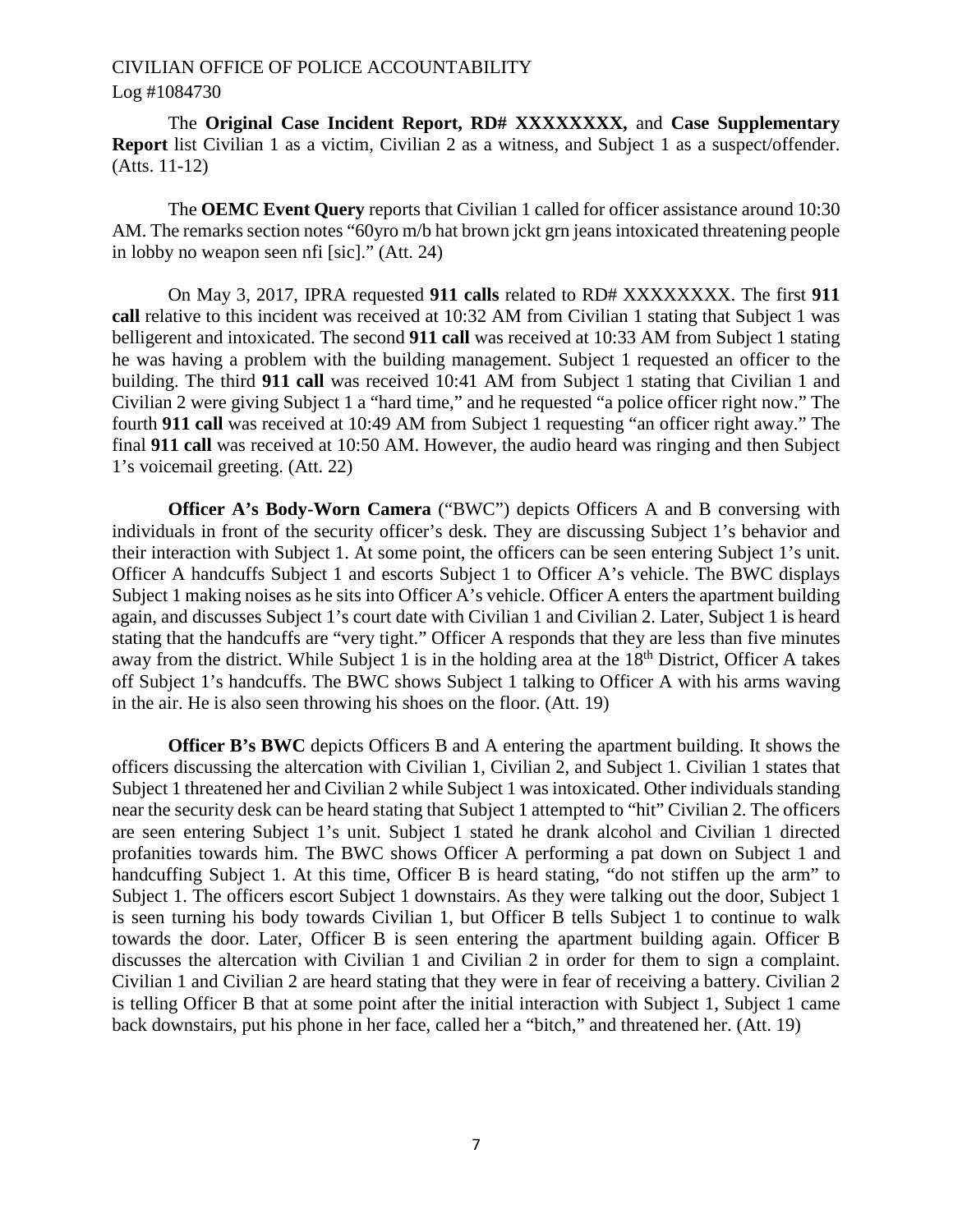On July 11, 2017, IPRA requested **video footage** from the 18<sup>th</sup> District's lockup area and holding cell for April 4, 2017. However, the requested video footage has a thirty day retention period and was no longer available at the date of request. (Att. 28)

IPRA requested **Crime Scene/Evidence photographs**; however, CPD Forensic Services' Photography Team stated that no photographs related to the case are on file. (Att. 36)

The **medical records** from Northwestern Medical Group states that Subject 1 visited urgent care due to swelling and pain in his right hand. Subject 1 informed urgent care that he was in an altercation and was handcuffed. Subject 1 further stated that when the handcuffs were taken off, Subject 1 had abrasions, and later, swelling, redness, and pain. Subject 1 was primarily diagnosed with cellulitis and having superficial abrasions on his right hand. (Att. 48)

Civilian 1 provided the apartment building's **Incident/Safety Report** related to Subject 1's interaction on April 4, 2017. Civilian 1 authored the incident/safety report dated April 4, 2017 at 11:21 AM. Civilian 1 describes Subject 1's actions as Civilian 1 stated in her statement to IPRA. The report notes that Subject 1 continued to threaten, assault, and disrespect Civilian 1. Further, it notes that Subject 1 returned downstairs, and attempted to "hit" and threatened Civilian 2. (Att. 47)

#### **ANALYSIS/CONCLUSION**

IPRA's burden of proof is the preponderance of the evidence standard. IPRA recommends a finding of Exonerated for Allegation #1 against Officer B as it is more likely than not that there was probable cause to arrest Subject 1.

An arrest is constitutional if there is probable cause. *Dunaway v. New York*, 442 US 200 (1979). Probable cause exists where the police have knowledge of facts, which would lead a reasonable person to believe that a crime has occurred and that the defendant has committed it. *People v. Myrick*, 274 Ill. App. 3d 983 (1<sup>st</sup> Dist. 1995). Probable cause must come from specific facts and circumstances, rather than simply from the officer's hunch or suspicion. An arrest based on probable cause does not violate the Fourth Amendment. In *People v. Tisler*, 103 Ill. 2d 226, 237 (1984), the court discussed that "[i]n determining whether the officer had probable cause, the officer's factual knowledge, based on his prior law-enforcement experience, is relevant." Furthermore, "[a] police officer need not have observed personally the facts that he presents to a magistrate making a probable-cause determination. The officer's statements may be based on hearsay…" *Id.*

At the time of Subject 1's arrest, Officer B possessed knowledge and specific facts that would lead a reasonable person to believe a crime had occurred and that Subject 1 committed it. Officer B believed Subject 1 committed an assault. Officer B's body-worn camera depicts that once Officer B arrived, Civilian 1 stated that Subject 1 threatened her and Civilian 2, and that Subject 1 was intoxicated. In addition, other present civilians, not shown on the body-worn camera, stated that Subject 1 assaulted Civilian 2. OEMC informed Officer B that an assault was in progress. In Officer B's statement, he stated that Civilian 1, Civilian 2, and another female civilian stated that they were in fear of receiving a battery. Moreover, Officer B stated that based on his